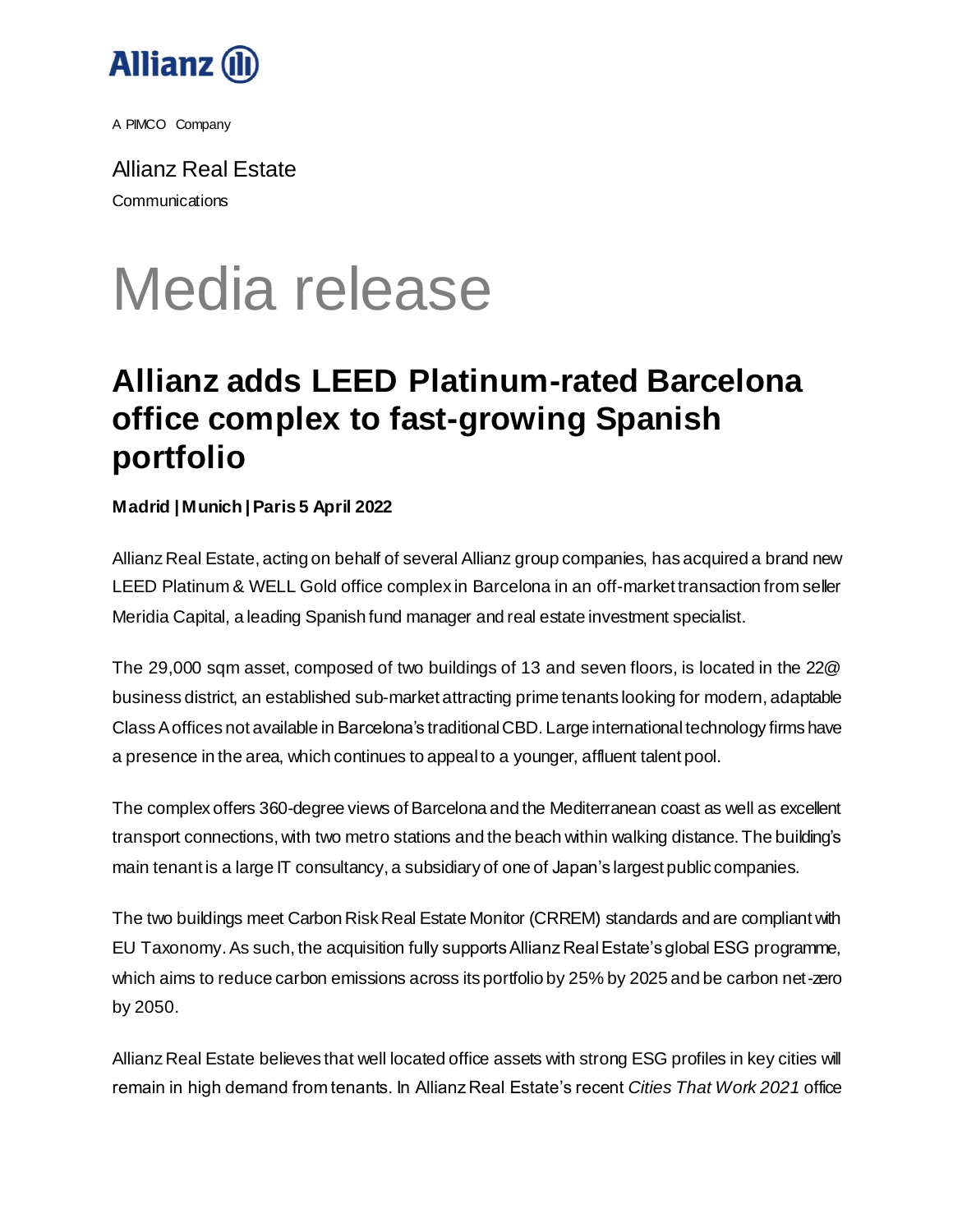

Allianz Real Estate **Communications** 

# Media release

sector report, Barcelona was highlighted in the Cities to Watch category. In addition to being an important European transport center, the city offers far-reaching cultural exports and a fast -growing tech ecosystem.

Allianz Real Estate has significantly increased its allocationto Madrid and Barcelona in recent months, with two transactions that expanded the firm's exposure to the attractive Spanish PRS sector. In June 2021, it acquired 421 prime residential units in 21 assets located in Madrid and Barcelona through the purchase of a controlling stake in a joint venture vehicle owned by several prime investors.

Last month, it acquired nine residential buildings in Madrid in an off-market transaction for EUR 185 million. The asset is located next to Castellana 200, a mixed-use office and retail asset already owned by Allianz Real Estate.

**Miguel Torres, Head of Iberia, Allianz Real Estate,** said: "Offering and creating spaces that reflect the changing needs of occupiers, who are looking to spend their time in a more social and sustainable environment, is key to our investment strategy. This complex represents the best of what Allianz is looking for in the office segment: large, class A properties in a prime location with top ESG standards which enable tenants to attract and retain talent. We are very pleased to have worked with Meridia on this transaction and look forward to future collaborations."

**Alexander Gebauer, CEO West Europe, Allianz Real Estate,** said: "Barcelona continues to escalate in significance as an economic, cultural and social hub, and we're delighted to be increasing our exposure to one of Europe's most exciting cities.The fact we have again been able to complete an off-market transaction in such a market underscores the strength of our local presence and network."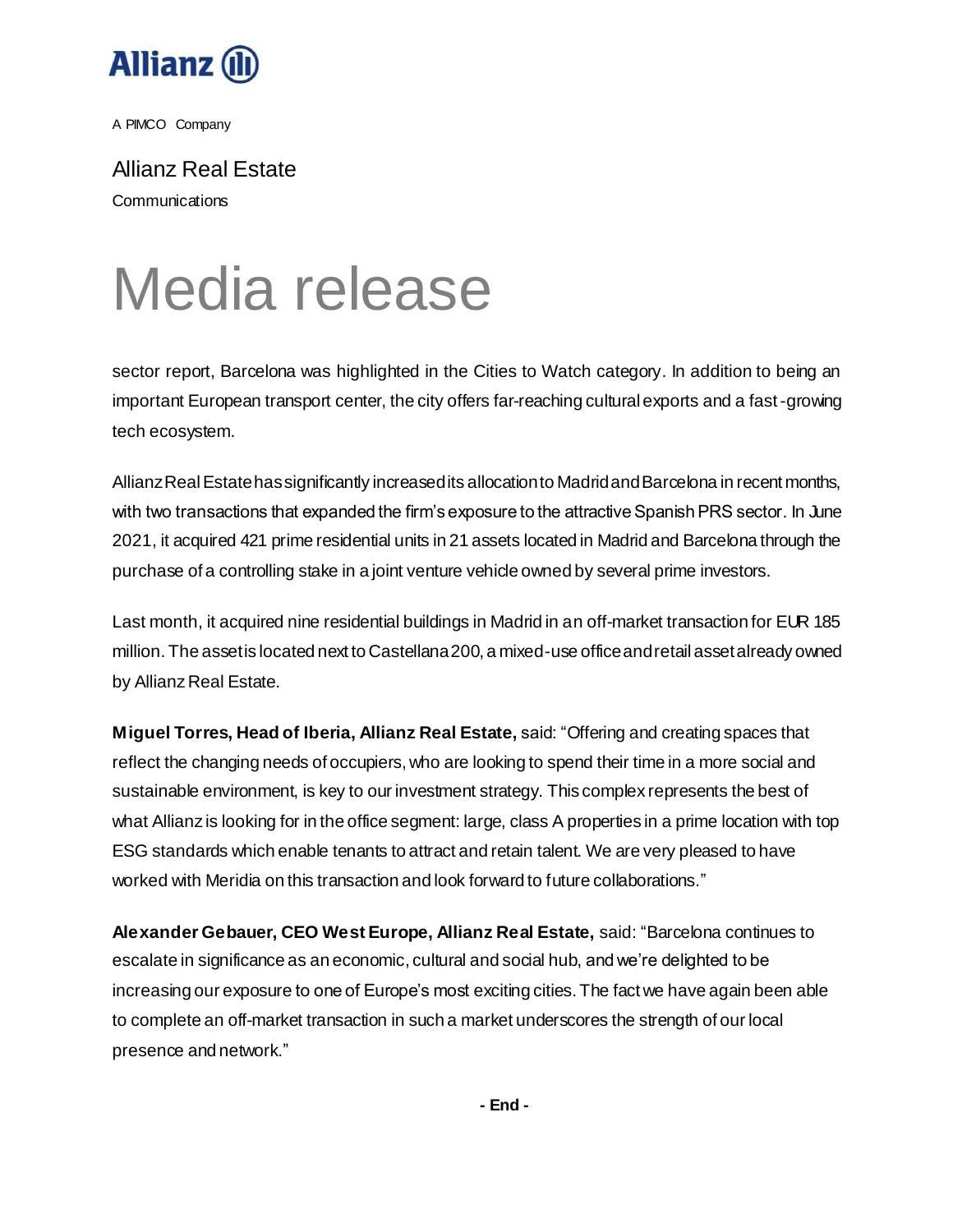

Allianz Real Estate

**Communications** 

### Media release

**Allianz enquiries:**

#### **Allianz Real Estate**

Paula Eirich +49 89 3800 68318 / +49 160 9576 7391 paula.eirich@allianz.com

#### **Citigate Dewe Rogerson (UK)**

Hugh Fasken / Camilla Wyatt / Patrick Evans [AllCDRUKAllianzRealEstate@citigatedewerogerson.com](mailto:AllCDRUKAllianzRealEstate@citigatedewerogerson.com)

#### **About Allianz Real Estate and PIMCO**

Allianz Real Estate is a PIMCO Company, comprising Allianz Real Estate GmbH and Allianz Real Estate of America and their subsidiaries and affiliates. It is one of the world's largest real estate investment managers, developing and executing tailored portfolio and investment strategies globally on behalf of a range of global liability driven investors, creating long-term value for clients through direct as well as indirect investments and real estate financing. The operational management of investments and assets is performed out of 17 offices in key gateway cities across 4 regions (West Europe, North & Central Europe, USA and Asia Pacific). For more information, please visit[: www.allianz-realestate.com](http://www.allianz-realestate.com/). PIMCO is one of the world's premier fixed income investment managers. With its launch in 1971 in Newport Beach, California, PIMCO introduced investors to a total return approach to fixed income investing. In the nearly 50 years since, the firm continued to bring innovation and expertise to our partnership with clients seeking the best investment solutions. PIMCO has offices around the world and 3,000+ professionals committed to delivering superior investment returns, solutions and service to its clients. PIMCO is owned by Allianz SE, a leading global diversified financial services provider.

Source: Allianz Real Estate, data as at 31<sup>st</sup> December 2021.

These assessments are, as always, subject to the disclaimer provided below.

#### **Important Information**

Some of the statements in this press release may be forward-looking statements or statements of future expectations based on currently available information. Such statements are naturally subject to risks and uncertainties. Factors such as the development of general economic conditions, future market conditions, unusual catastrophic loss events, changes in the capital markets and other circumstances may cause the